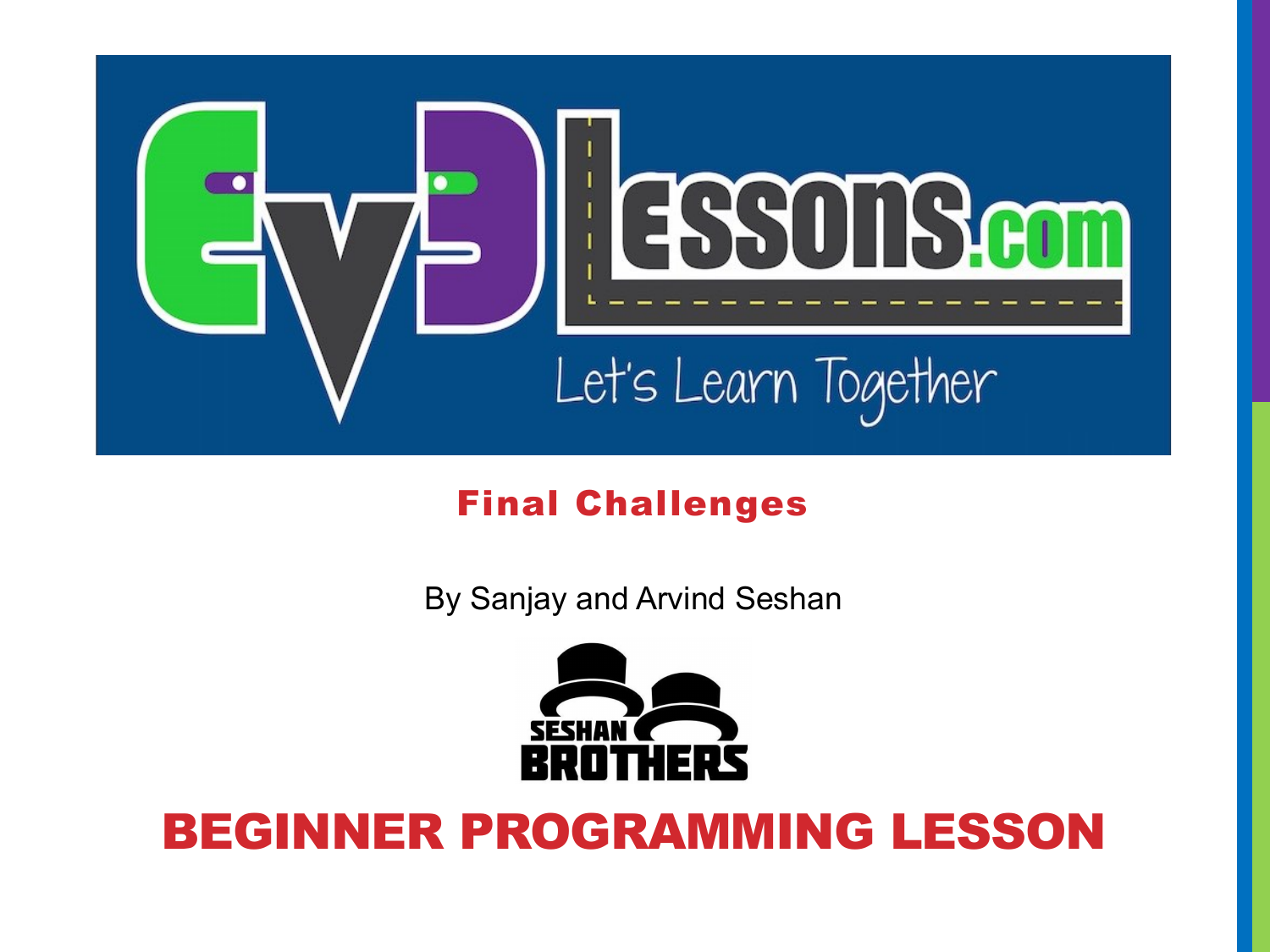# TEACHER INSTRUCTIONS

- You can set up any challenge you want using colored electric tape on a white board (available at home improvement/hardware stores). You can also use large white poster paper on a hard floor.
- Note that the electric tape colors do not match LEGO's colors. So your sensors may have trouble reading those colors.
- You can also use old FIRST LEGO League Mats for practice. They are sometimes available on eBay or other teams.

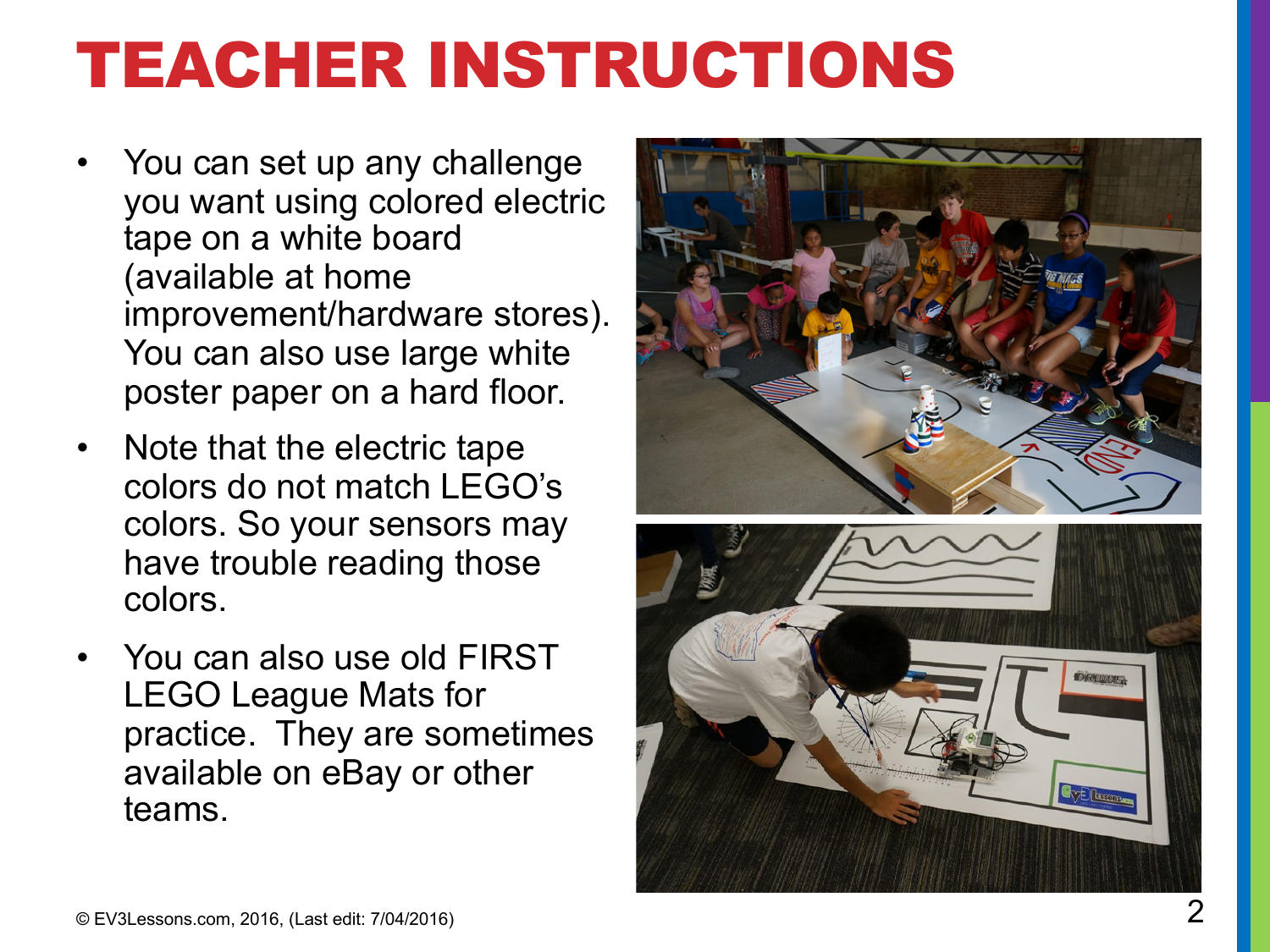# CHALLENGES IN THIS LESSON

- The following slides have a few examples of challenges that incorporate the Beginner Lessons.
- Solutions are not provided. Students should use everything they have discovered in the Beginner Lessons series to solve the missions
- Image on the right features EV3Lessons.com's training mats. These are not for sale, but the designs are given away free to anyone who donates to the site.

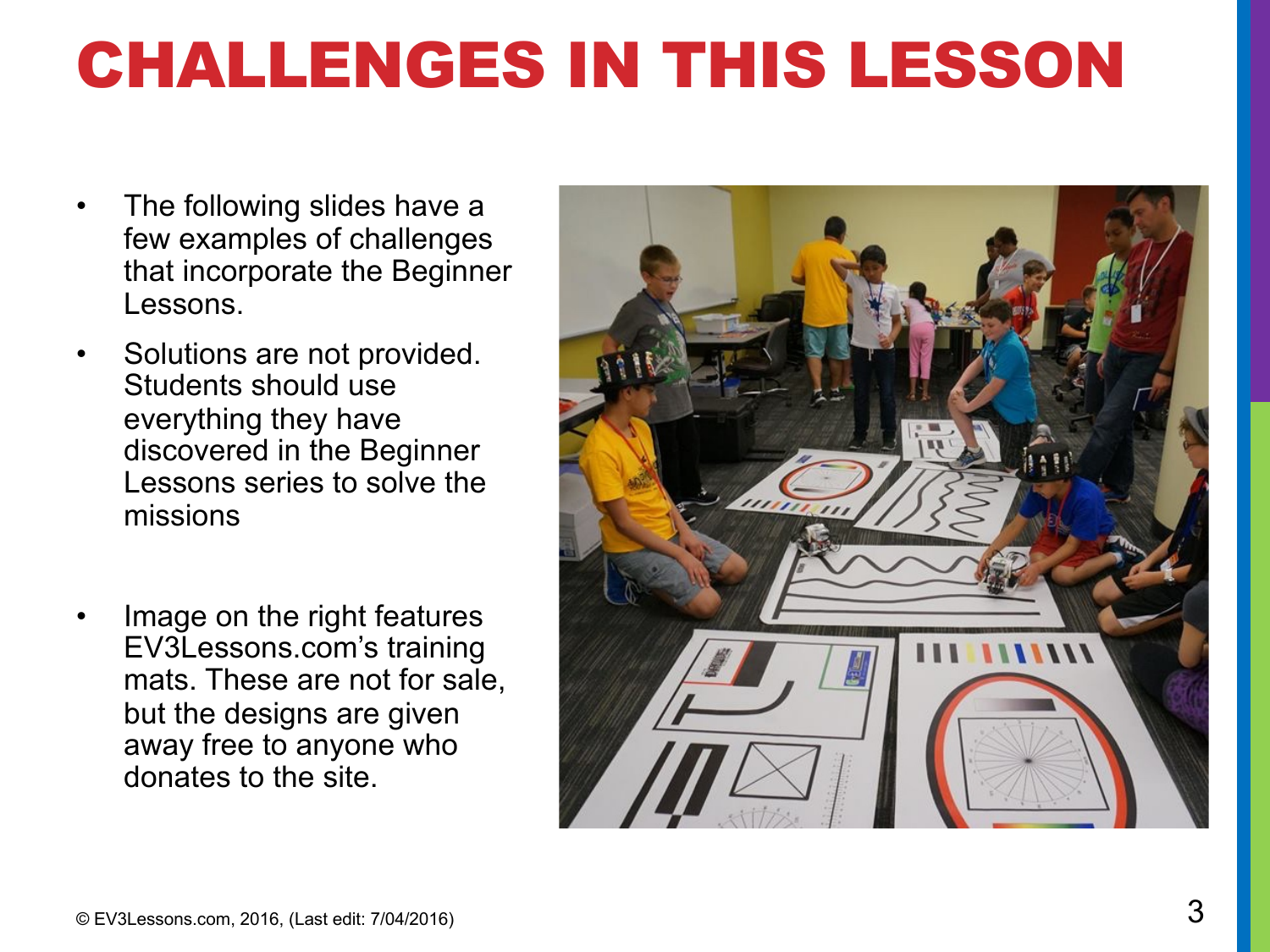#### MAZE 1: MOVING STRAIGHT AND TURNING PRACTICE

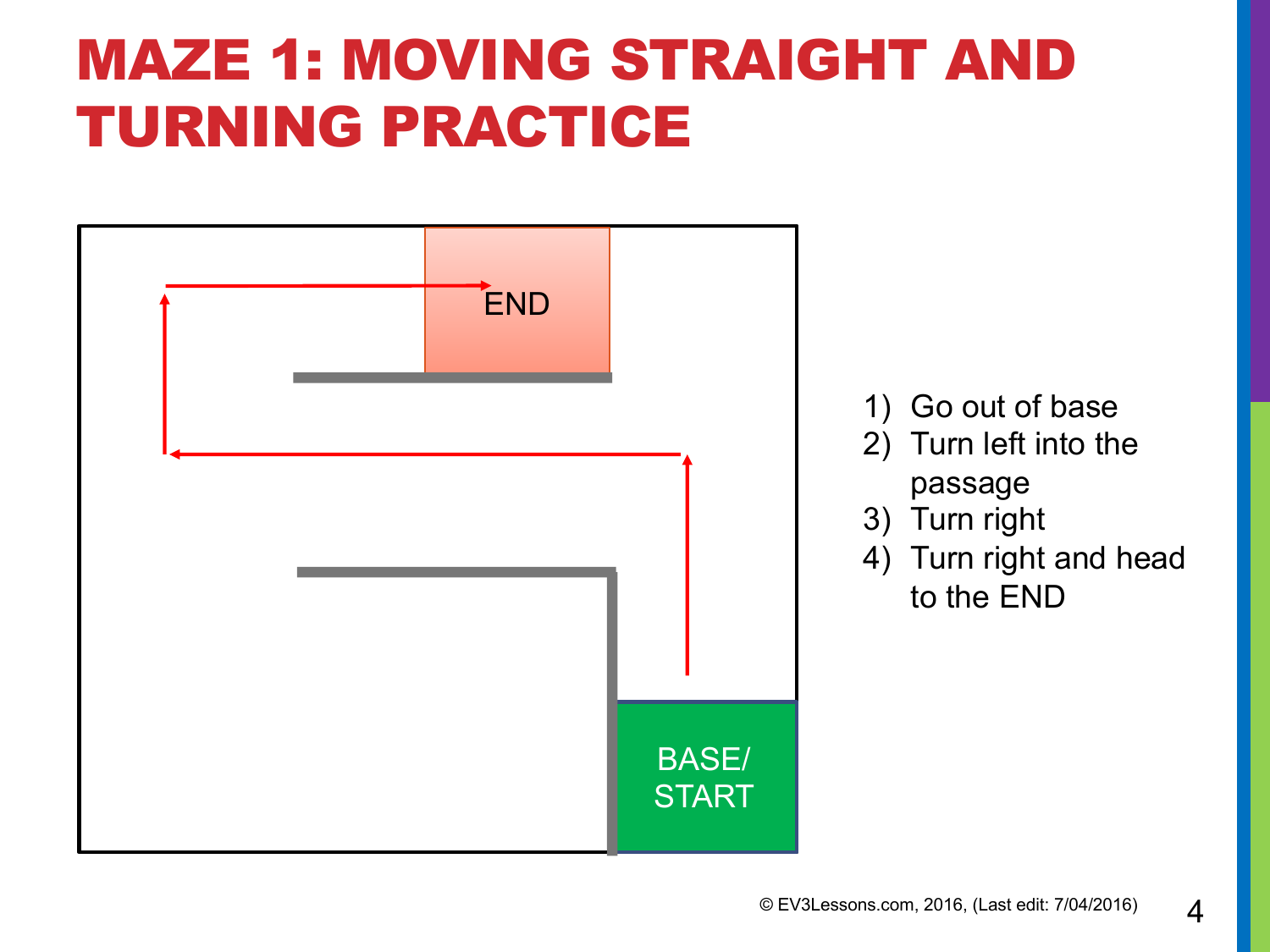### MAZE 2: SENSOR USAGE PRACTICE



- 1) Go out of base
- 2) Go up to the North wall and touch it.
- 3) Back up turn and navigate through the passage
- 4) Go to the "do not touch this wall". Don't touch it.
- 5) Turn and go to the West wall.
- 6) Turn and head to the END!

USE 2-3 SENSORS!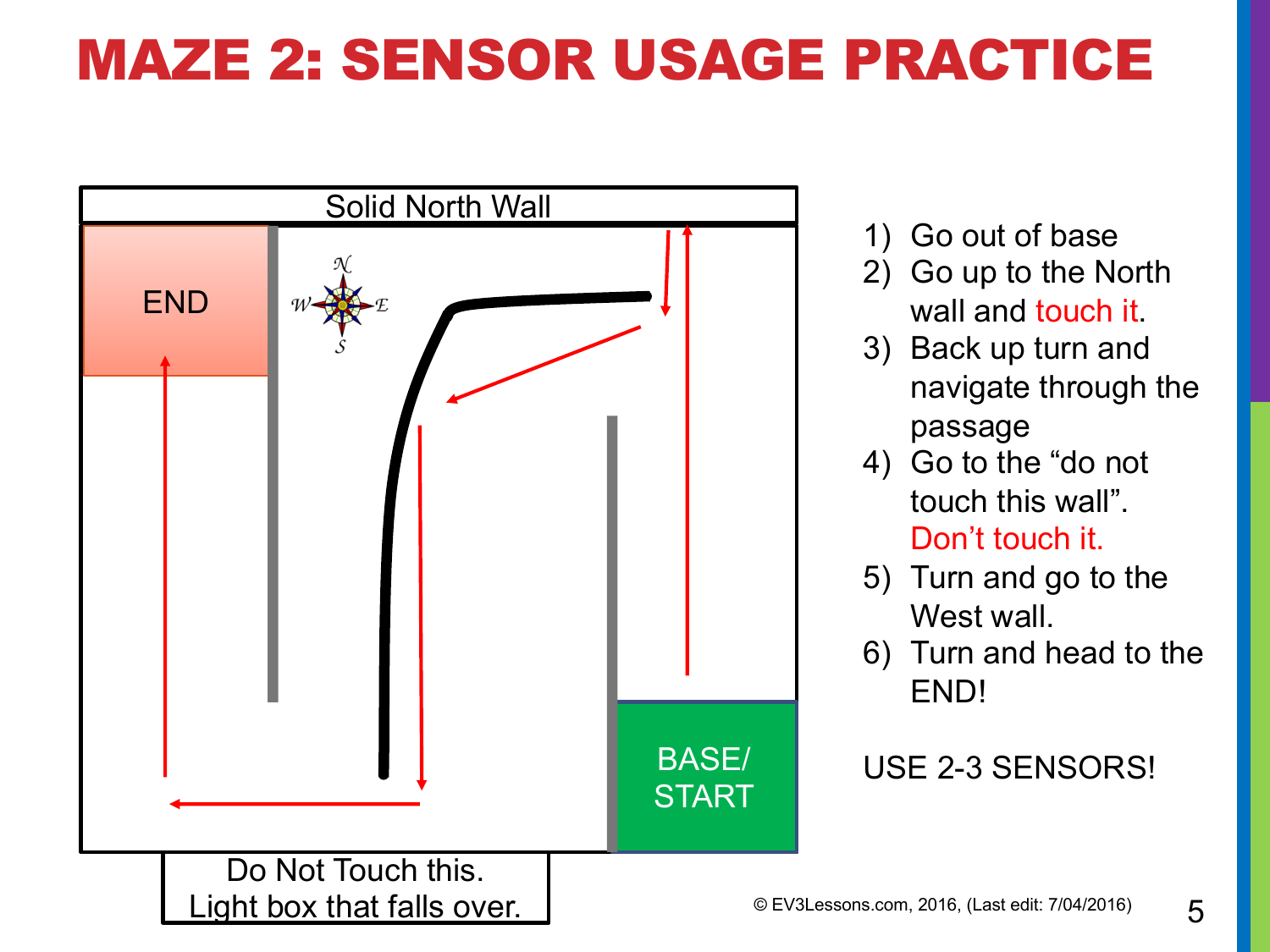# STOP ON THE LINE

**Program your robot to move forward and then stop exactly at the 3rd line.**

**You must use a loop and a sensor!**

**What sensor will you use?**